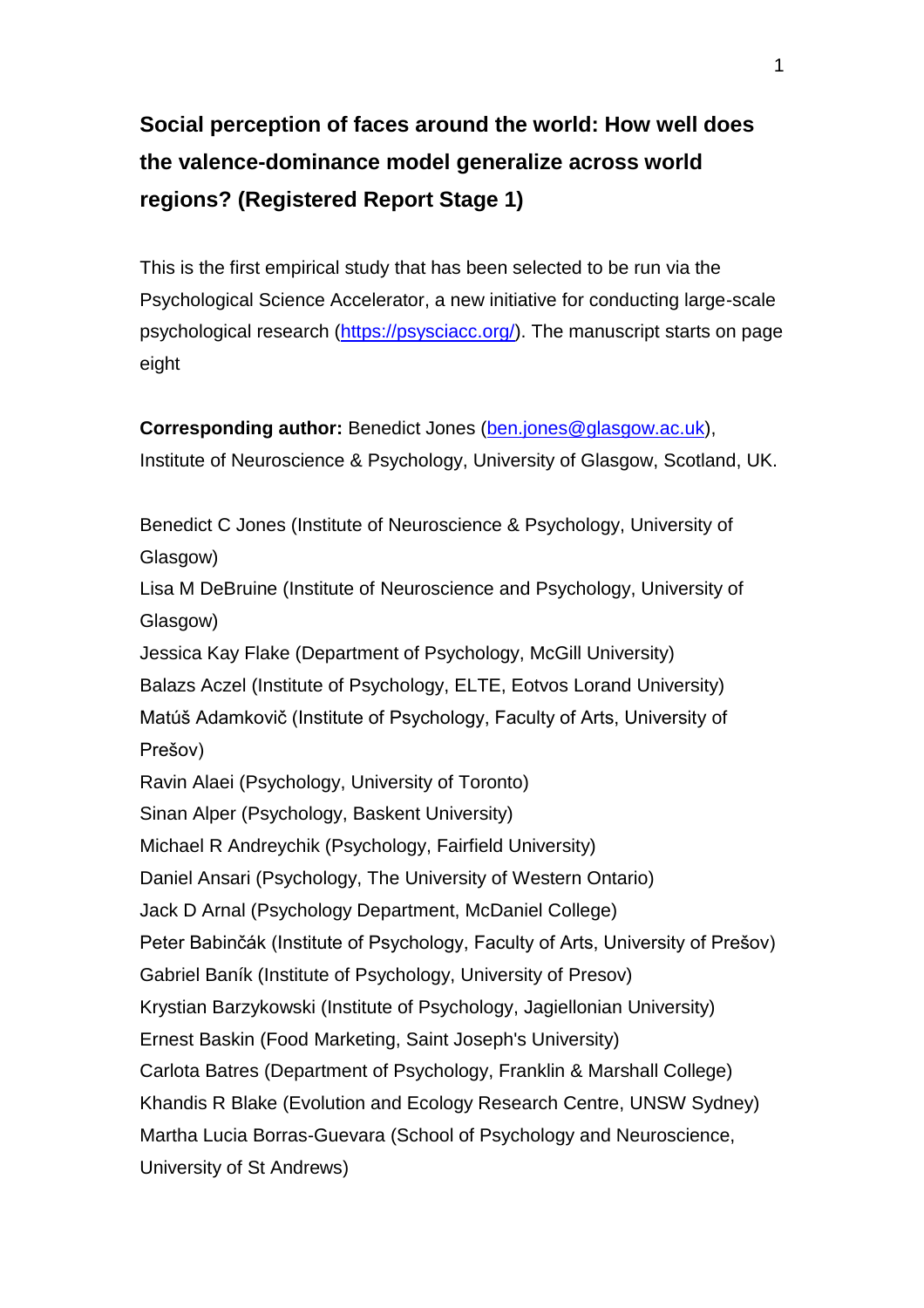Mark J Brandt (Department of Social Psychology, Tilburg University) Debora I Burin (Instituto de Investigaciones, Facultad de Psicologia, Universidad de Buenos Aires - CONICET) Sun Jun Cai (China, Qu Fu Normal University) Dustin P Calvillo (Psychology, California State University San Marcos) Priyanka Chandel (School of Studies in Life Science, Pt Ravishankar Shukla University, Raipur (Chhattisgarh)) Armand Chatard (Psychology, University of Poitiers & CNRS) Sau-Chin Chen (Department of Human Development and Psyhology, Tzu-Chi Universitiy, Taiwan) Coralie Chevallier (Département d'Etudes Cognitives, Paris Sciences et Lettres) William J Chopik (Psychology, Michigan State University) Cody D Christopherson (Psychology, Southern Oregon University) Vinet Coetzee (Department of Biochemistry, Genetics and Microbiology, University of Pretoria) Nicholas A Coles (Department of Psychology, University of Tennessee) Melissa F Colloff (Centre for Applied Psychology, School of Psychology, University of Birmingham) Corey L Cook (Department of Psychology, Pacific Lutheran University) Matthew T Crawford (School of Psychology, Victoria University of Wellington) Alexander F Danvers (Institute for the Study of Human Flourishing, University of Oklahoma) Barnaby JW Dixson (The School of Psychology, The University of Queensland) Vilius Dranseika (Institute of Philosophy, Vilnius University) Yarrow Dunham (Psychology, Yale University) Thomas Rhys Evans (School of Psychological, Social and Behavioural Science, Coventry University) Ana Maria Fernandez (Laboratorio de Evolucion y Relaciones Interpersonales, Universidad de Santiago de Chile) Heather D Flowe (Psychology, University of Birmingham) Patrick S Forscher (Psychological Science, University of Arkansas) Gwendolyn Gardiner (Psychology, University of California, Riverside)

 $\mathfrak{D}$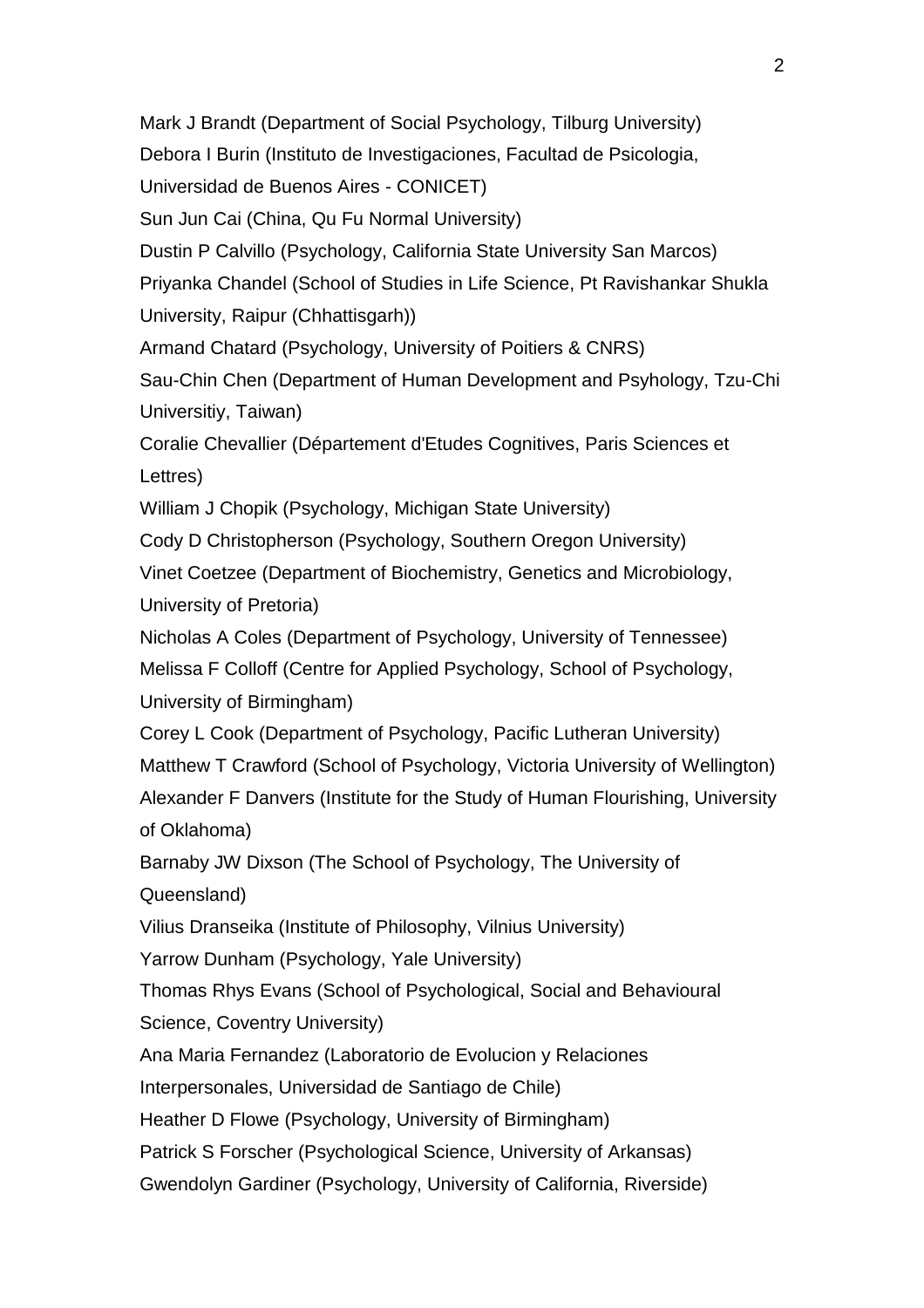Eva Gilboa-Schechtman (Department of Psychology and the Gonda Brain Science Center, Bar-Ilan university)

Michael Gilead (Psychology, Ben-Gurion University)

Tripat Gill (Lazaridis School of Business & Economics, Wilfrid Laurier University)

Isaac González-Santoyo (Psychology deparment, National Autonomous University of México)

Amanda C Hahn (Psychology, Humboldt State University)

Eric Hehman (Psychology, McGill University)

Chuan-Peng Hu (Neuroimaging Center, Johannes Gutenberg University Medical Center)

Hans IJzerman (LIP/PC2S, Université Grenoble Alpes)

Michael Inzlicht (Department of Psychology, University of Toronto)

Natalia Irrazabal (Fac Ciencias Sociales, Universidad de Palermo -

CONICET)

Bastian Jaeger (Department of Social Psychology, Tilburg University)

Chaning Jang (Director, Busara Center for Behavioral Economics)

Steve M J Janssen (School of Psychology, University of Nottingham -

Malaysia Campus)

Zhongqing Jiang (Psychology, Liaoning Normal University)

Pavol Kačmár (Department of Psychology, Faculty of Arts, Pavol Jozef Šafárik University in Košice)

Gwenael Kaminski (Cognition, Langues, Langage, Ergonomie, Toulouse University)

Aycan Kapucu (Psychology, Ege University)

Monica A Koehn (Department of Social Sciences and Psychology, Western Sydney University)

Vanja Kovic (Department of Psychology, Laboratory for Neurocognition and Applied Cognition, University of Belgrade)

Pratibha Kujur (SoS in Life Science, Pt Ravishankar Shukla University)

Chun-Chia Kung (Psychology, National Cheng Kung University)

Ai-Suan Lee (Department of Psychology, Universiti Tunku Abdul Rahman) Nicole Legate (Psychology, Illinois Institute of Technology)

Juan David Leongómez (Facultad de Psicología, Universidad El Bosque)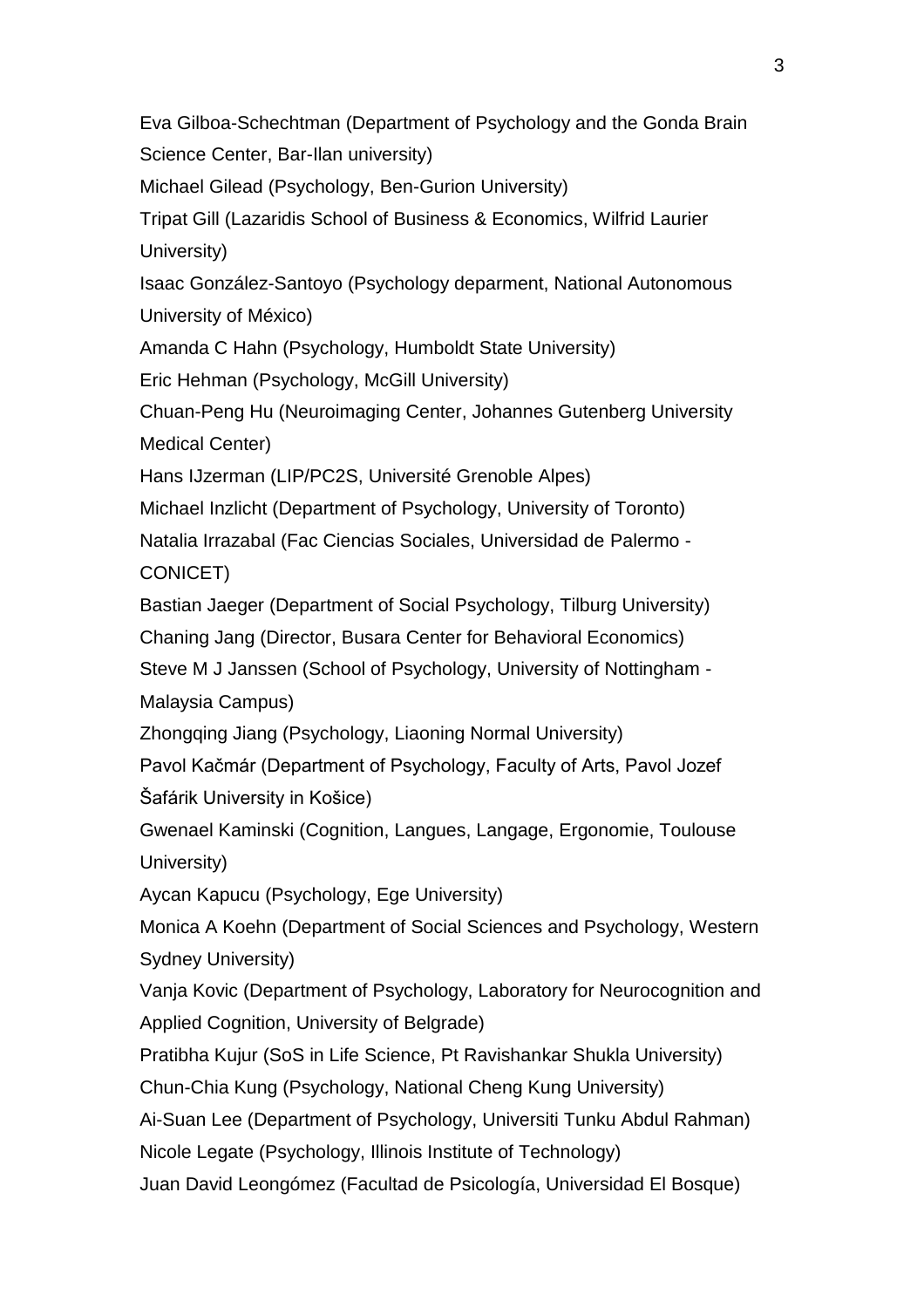Carmel A Levitan (Cognitive Science, Occidental College)

Hause Lin (Psychology, University of Toronto)

Samuel Lins (Psychology, University of Porto)

Qinglan Liu (Department of Psychology, Hubei University)

Marco Tullio Liuzza (Department of Surgical and Medical Sciences, Magna Graecia University of Catanzaro)

Johannes Lutz (Department of Psychology, University of Potsdam)

Harry Manley (Faculty of Psychology, Chulalongkorn University (Bangkok, Thailand))

Tara C Marshall (Department of Life Sciences, Brunel University London)

Randy J McCarthy (Center for the Study of Family Violence and Sexual Assault, Northern Illinois University)

Nicholas M Michalak (Psychology, University of Michigan)

Jeremy K Miller (Psychology, Willamette University)

Arash Monajem (Faculty of Psychology and Education, University of Tehran) JA Muñoz-reyes (Laboratorio de Comportamiento Animal y Humano, Centro

de Estudios Avanzados, Universidad de Playa Ancha)

Erica D Musser (Department of Psychology, Center for Children and Families, Florida Internationl University)

Lison Neyroud (LIP/PC2S, Université Grenoble Alpes)

Tonje Kvande Nielsen (Department of Psychology, University of Oslo)

Ceylan Okan, (Department of Social Sciences and Psychology, Western Sydney University)

Jerome Olsen (Department of Applied Psychology: Work, Education, and Economy, University of Vienna)

Asil Ali Özdoğru (Department of Psychology, Üsküdar University) Babita Pande (SoS in Life Science, Pt Ravishankar Shukla University) Arti Parganiha (SoS in Life Science, Pt Ravishankar Shukla University) Noorshama Parveen (SoS in Life Science, Pt Ravishankar Shukla University) Gerit Pfuhl (Department of Psychology, UiT The Arctic University of Norway) Michael C Philipp (Psychology, Massey University) Isabel R Pinto (Social Psychology Lab, University of Porto) Pablo Polo (Laboratorio de Comportamiento Animal y Humano, Centro de Estudios Avanzados, Universidad de Playa Ancha)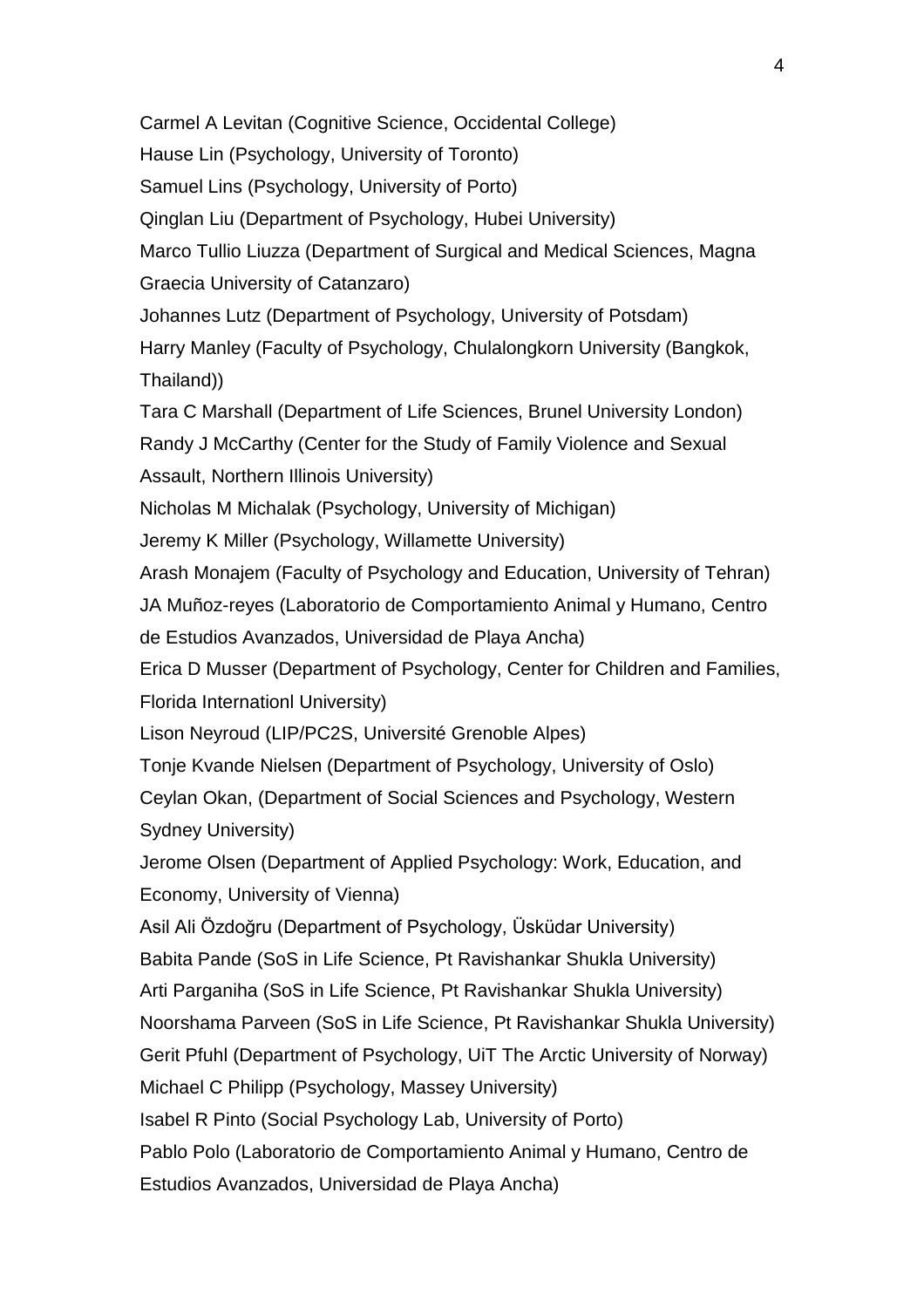Sraddha Pradhan (SoS in Life Science, Pt Ravishankar Shukla University) John Protzko (Psychological and Brain Sciences, University of California, Santa Barbara)

Yue Qi (CAS Key Laboratory of Behavioral Science, Institute of Psychology, Chinese Academy of Sciences)

Dongning Ren (Department of Social Psychology, Tilburg University)

Ivan Ropovik (Faculty of Education, University of Presov)

Nicholas O Rule (Psychology, University of Toronto)

Oscar R Sánchez (Facultad de Psicología, Universidad El Bosque)

S Adil Saribay (Psychology, Boğaziçi University)

Blair Saunders (Psychology, School of Social Sciences, University of Dundee)

Vidar Schei (Department of Strategy and Management, NHH Norwegian School of Economics)

Kathleen Schmidt (Psychology, Southern Illinois University Carbondale) Martin Seehuus (Psychology, Middlebury College)

MohammadHasan Sharifian (Faculty of Psychology and Education, University of Tehran)

Victor Kenji M Shiramizu (Brain Institute, UFRN)

Almog Simchon (Psychology, Ben-Gurion University of the Negev)

Margaret Messiah Singh (SoS in Life Science, Pandit Ravishankar Shukla University)

Miroslav Sirota (Deaprtment of Psychology, University of Essex)

Guyan Sloane (Department of Psychology, University of Essex)

Sara Álvarez Solas (Biociencias, Universidad Regional Amazónica Ikiam)

Tiago Jessé Souza de Lima (Department of Psychology, University of Fortaleza)

Ian D Stephen (Department of Psychology, Macquarie University)

Stefan Stieger (Department of Psychology, Karl Landsteiner University of Health Sciences)

Daniel Storage (Psychology, University of Illinois)

Therese E Sverdrup (Department of Strategy and Management, NHH) Peter Szecsi (Department of Affective Psychology, Eötvös Loránd University) Christian K Tamnes (Department of Psychology, University of Oslo)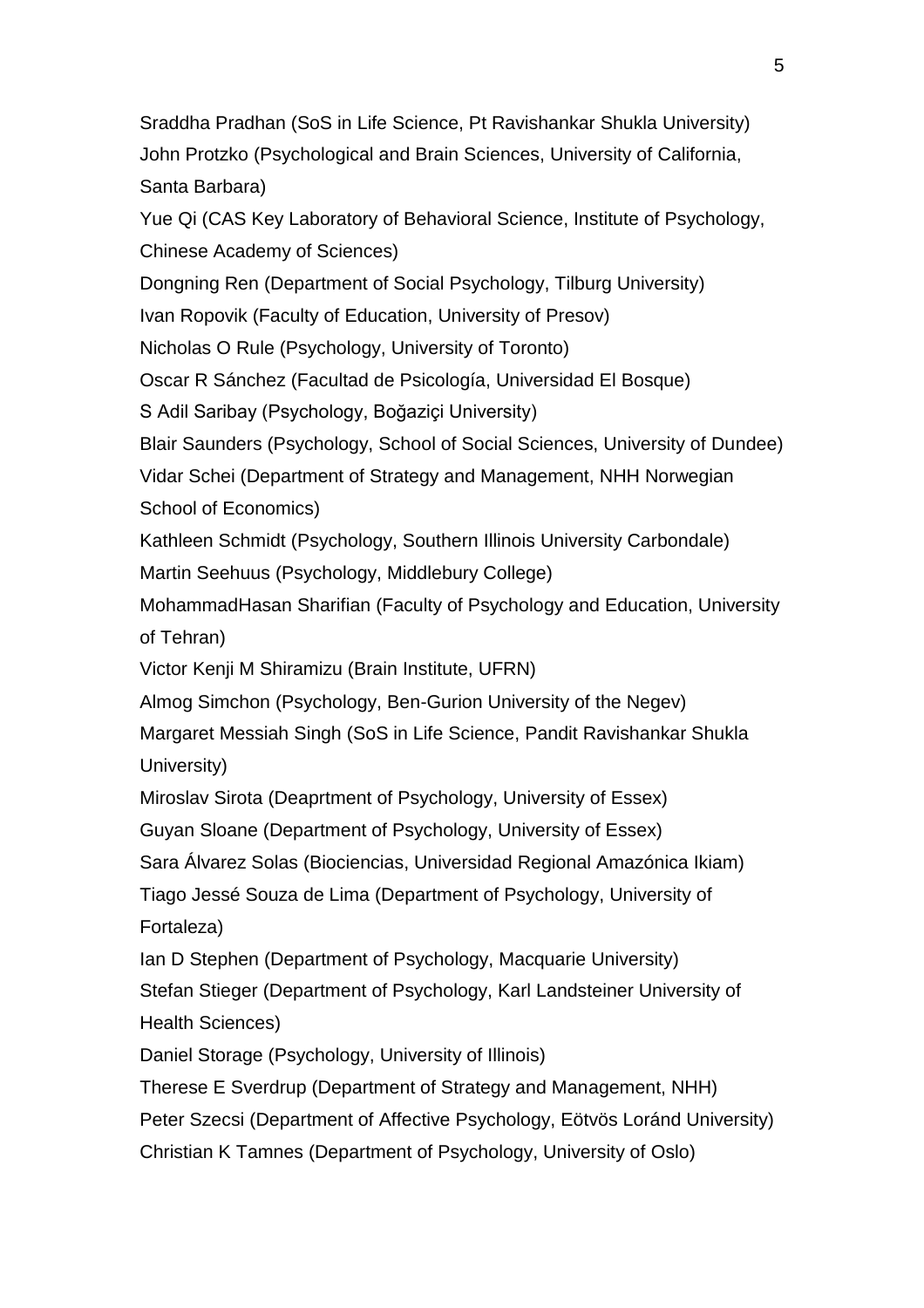Chrystalle B Y Tan (Department of Community and Family Medicine, Universiti Malaysia Sabah)

Martin Thirkettle (Department of Psychology, Sociology & Politics, Sheffield Hallam University)

Dong Tiantian (China, QuFu Normal University)

Enrique Turiegano (Biology, Universidad autónoma de Madrid)

Kim Uittenhove (Department of developmental psychology, University of Geneva)

Heather L Urry (Psychology, Tufts University)

Eugenio Valderrama (Facultad de Psicología, Universidad El Bosque)

Jaroslava Varella Valentova (Department of Experimental Psychology,

Institute of Psychology, University of Sao Paulo)

Nicolas Van der Linden (Center for Social and Cultural Psychology, Université Libre de Bruxelles (ULB))

Wolf Vanpaemel (Faculty of Psychology and Educational Sciences, University of Leuven)

Varella, M A C (Dept of Experimental Psychology, Institute of Psychology, University of São Paulo)

Milena Vásquez-Amézquita (Facultad de Psicología, Universidad El Bosque) Leigh Ann Vaughn (Psychology, Ithaca College)

Evie Vergauwe (Department of Psychology and Educational Sciences,

University of Geneva)

Michelangelo Vianello (Department of Philosophy, Sociology, Education and Applied Psychology, University of Padova)

Tan Kok Wei (School of Psychology and Clinical Language Sciences,

University of Reading Malaysia)

David White (School of Psychology, UNSW Sydney)

John Paul Wilson (Psychology, Montclair State University)

Anna Wlodarczyk (Escuela de Psicología, Universidad Católica del Norte)

Qi Wu (Psychology, Liaoning Normal University)

Wen-Jing Yan (Institute of Psychology and Behavior Sciences, Wenzhou University)

Xin Yang (Psychology, Yale University)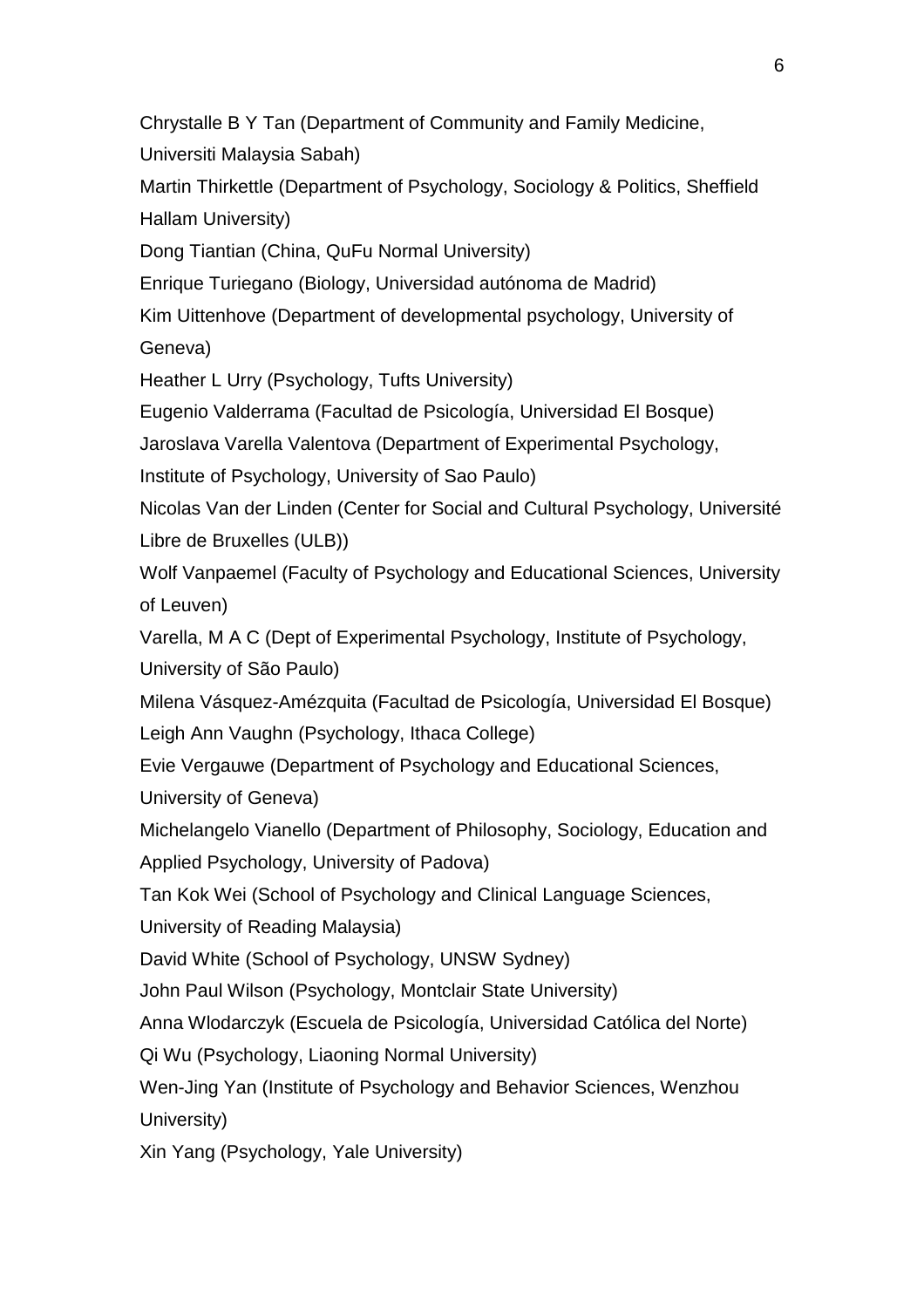Ilya Zakharov (Developmental Behavioral Genetics Lab, Psychological Institute of Russian Academy of Education) Janis H Zickfeld (Department of Psychology, University of Oslo) Christopher R Chartier (Department of Psychology, Ashland University)

Benedict Jones, Lisa DeBruine and Jessica Flake are joint first authors. Christopher Chartier (last author) is the Director of the Psychological Science Accelerator. All other authors are listed in alphabetical order.

### **Author contributions**

Benedict Jones, Lisa DeBruine and Jessica Flake proposed and designed the project, designed the analysis plan, drafted and revised the Stage 1 submission, will carry out data collection. Christopher Chartier is the Director of the Psychological Science Accelerator, will carry out data collection, drafted and revised Stage 1 submission. All other authors had input into design of project and analysis plan, revised the Stage 1 submission, will carry out data collection

#### **Funding**

Hans IJzerman is supported by French National Research Agency "Investissements d'avenir" program (ANR-15-IDEX-02) Coralie Chevallier is supported by ANR-10-LABX-0087 IEC and ANR-10- IDEX-0001-02 PSL; Yue Qi is suported by Beijing Natural Science Foundation (5184035) and the Scientific Foundation of the Institute of Psychology, Chinese Academy of Sciences (Y5CX122005); Lisa M. DeBruine is supported by ERC KINSHIP; Muñoz-reyes is supported by Fondecyt regular 1170513; Erica D. Musser is suported by National Institutes of Mental Health R03- MH110812-02; Wen-Jing Yan is supported by National Natural Science Foundation of China (31500875); Ravin Alaei is supported by Social Sciences and Humanities Research Council of Canada; González-Santoyo is supported by PAPIIT UNAM IA209416 and Project CONACYT Ciencia Básica 241744; Pablo Polo is supported by Partially supported by grant FONDECYT regular 1170513; Tripat Gill is supported by Social Science and Humanities Research Council of Canada; Nicholas O. Rule is supported by Social Sciences and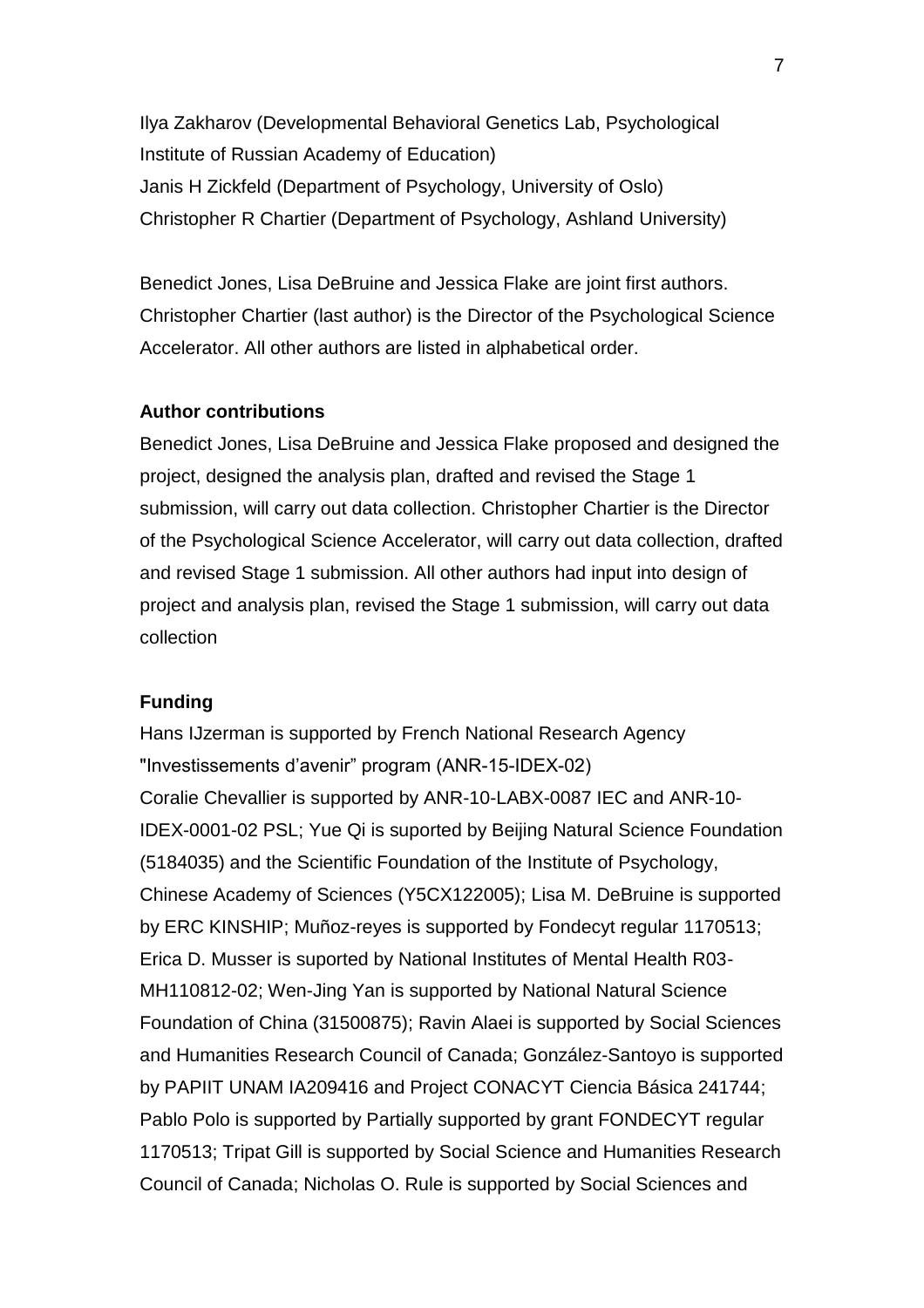Humanities Research Council of Canada; Eric Hehman is supported by SSHRC Insight Development Grant (430-2016-00094); David White is supported by Supported by an Australian Research Council Linkage Project grant (LP160101523); Evie Vergauwe is supported by Swiss National Science Foundation PZ00P1\_154911; Nicholas A. Coles is supported by National Science Foundation Graduate Research Fellowship #R010138018; Michael Inzlicht is supported by This research was supported by grant RGPIN-2014- 03744 from the Natural Sciences and Engineering Research Council of Canada; Lison Neyroud is supported by the French National Research Agency in the framework of the "Investissements d'avenir" program (ANR15IDEX02); Krystian Barzykowski is supported by National Science Centre, Poland (2015/19/D/HS6/00641).

# **Social perception of faces around the world: How well does the valence-dominance model generalize across world regions?**

#### **Abstract**

Over the last ten years, Oosterhof and Todorov's (2008) valence-dominance model of social judgments of faces has emerged as the most prominent account of how we evaluate faces on social dimensions. In this model, two dimensions (valence and dominance) underpin social judgments of faces. How well this model generalizes across world regions is a critical, yet unanswered, question. We will address this question by replicating Oosterhof and Todorov's (2008) methodology across all world regions (Africa, Asia, Central America and Mexico, Eastern Europe, Middle East, USA and Canada, Australia and New Zealand, Scandinavia, South America, UK, Western Europe, total  $N \ge 9525$ ) and using a diverse set of face stimuli. If we uncover systematic regional differences in social judgments, this will fundamentally change how social perception research is done and interpreted. If we find consistency across regions, this will ground future theory in an appropriately powered empirical test of an underlying assumption.

#### **Introduction**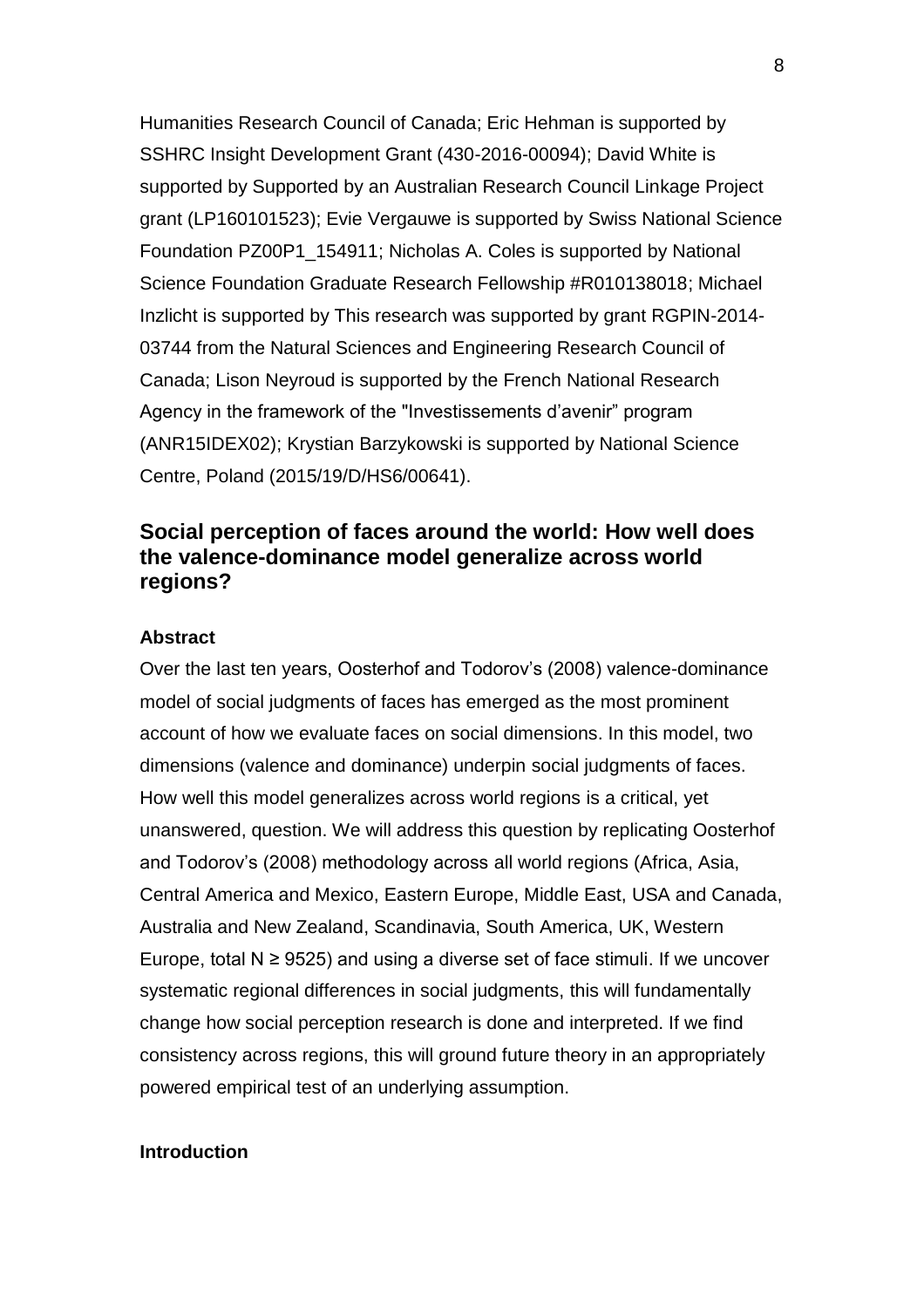People quickly and involuntarily form impressions of others based on their facial appearance (Olivola & Todorov, 2010; Ritchie et al., 2017; Willis & Todorov, 2006). These impressions then influence important social outcomes (Olivola et al., 2014; Todorov et al., 2015). For example, people are more likely to cooperate in socioeconomic interactions with individuals whose faces are evaluated as more trustworthy (Van 't Wout & Sanfey, 2008), vote for individuals whose faces are evaluated as more competent (Todorov et al., 2005), and seek romantic relationships with individuals whose faces are evaluated as more attractive (Langlois et al., 2000). Facial appearance can even influence life-or-death outcomes. For example, untrustworthy-looking defendants are more likely to receive death sentences (Wilson & Rule, 2015). Given evaluations of faces influence social outcomes, understanding how people in society evaluate others' faces can provide insight into a potentially important route through which social stereotypes impact behavior (Jack & Schyns, 2017; Todorov et al., 2008).

Over the last decade, the valence-dominance model (Oosterhof & Todorov, 2008) has emerged as the most prominent account of how we evaluate faces on social dimensions (840 citations in Google Scholar at May  $10^{th}$  2018). Oosterhof and Todorov (2008) identified 13 different traits (aggressiveness, attractiveness, caringness, confidence, dominance, emotional stability, unhappiness, intelligence, meanness, responsibility, sociability, trustworthiness, and weirdness) that perceivers spontaneously evaluate faces on when forming trait impressions. From these traits they derived a twodimensional model of perception: *valence* and *dominance*. *Valence,* best characterized by rated trustworthiness, was defined as the extent to which the target was perceived as having the *intention* to harm the viewer (Oosterhof & Todorov, 2008). *Dominance,* best characterized by rated dominance, was defined as the extent to which the target was perceived as having the *ability* to inflict harm on the viewer (Oosterhof & Todorov, 2008). Crucially, the model proposes that these two dimensions are sufficient to drive social evaluations of faces. As a consequence, the majority of research on the effects of social evaluations of faces has focused on one or both of these dimensions (see Olivola et al., 2014 and Todorov et al., 2015 for reviews).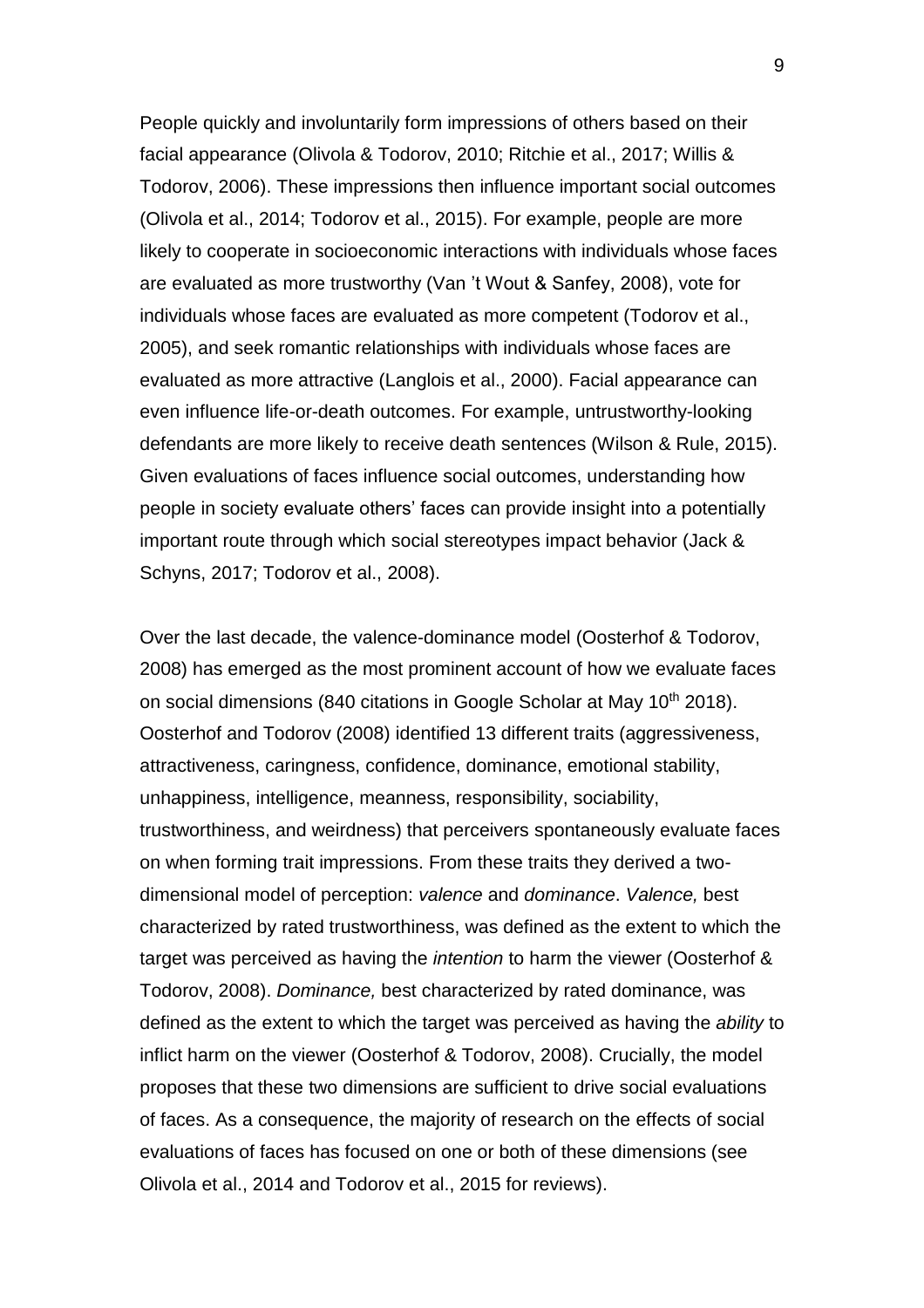The valence-dominance model is widely employed in research investigating person perception, with little challenge to its assumed universality (Sutherland et al., 2018; Wang et al., 2018). Successful replications of this model have only been conducted in Western samples (Morrison et al., 2017; Wang et al., 2016). This focus on Western samples is consistent with research on human behavior more broadly, which typically draws general assumptions from analyses of Western participants' responses (Henrich et al., 2010). Kline et al. (2018) recently termed this problematic practice the *Western centrality assumption* and argued that regional variation, rather than universality, is likely the default for human behavior. Indeed, two recent studies of social evaluation of faces by Chinese participants (Sutherland et al., 2018; Wang et al., 2018) found that Chinese participants' social evaluations of faces were underpinned by a valence dimension similar to that reported for Western participants by Oosterhoff and Todorov (2008), but not by a corresponding dominance dimension. Instead, both studies reported a second dimension, referred to as *capability*, that was best characterized by rated intelligence. These results demonstrate that the Western centrality assumption is an important barrier to understanding how people evaluate faces on social dimensions. Crucially, these studies also suggest that the valence-dominance model is not a universal account of social evaluations of faces. While these studies demonstrate that the valence-dominance model is not perfectly universal, the extent of its global generality is an open, but important, question.

To establish the generalizability of the valence-dominance model across world regions, we will replicate Oosterhof and Todorov's (2008) methodology in a wide range of world regions (Africa, Asia, Middle East, Central America and Mexico, USA and Canada, Eastern Europe, Western Europe, Australia and New Zealand, Scandinavia, South America, UK).

Our study will be the most comprehensive test to date of social evaluations of faces. Table 1 details the world regions we will examine, the countries from those regions where we will carry out testing, the researchers responsible for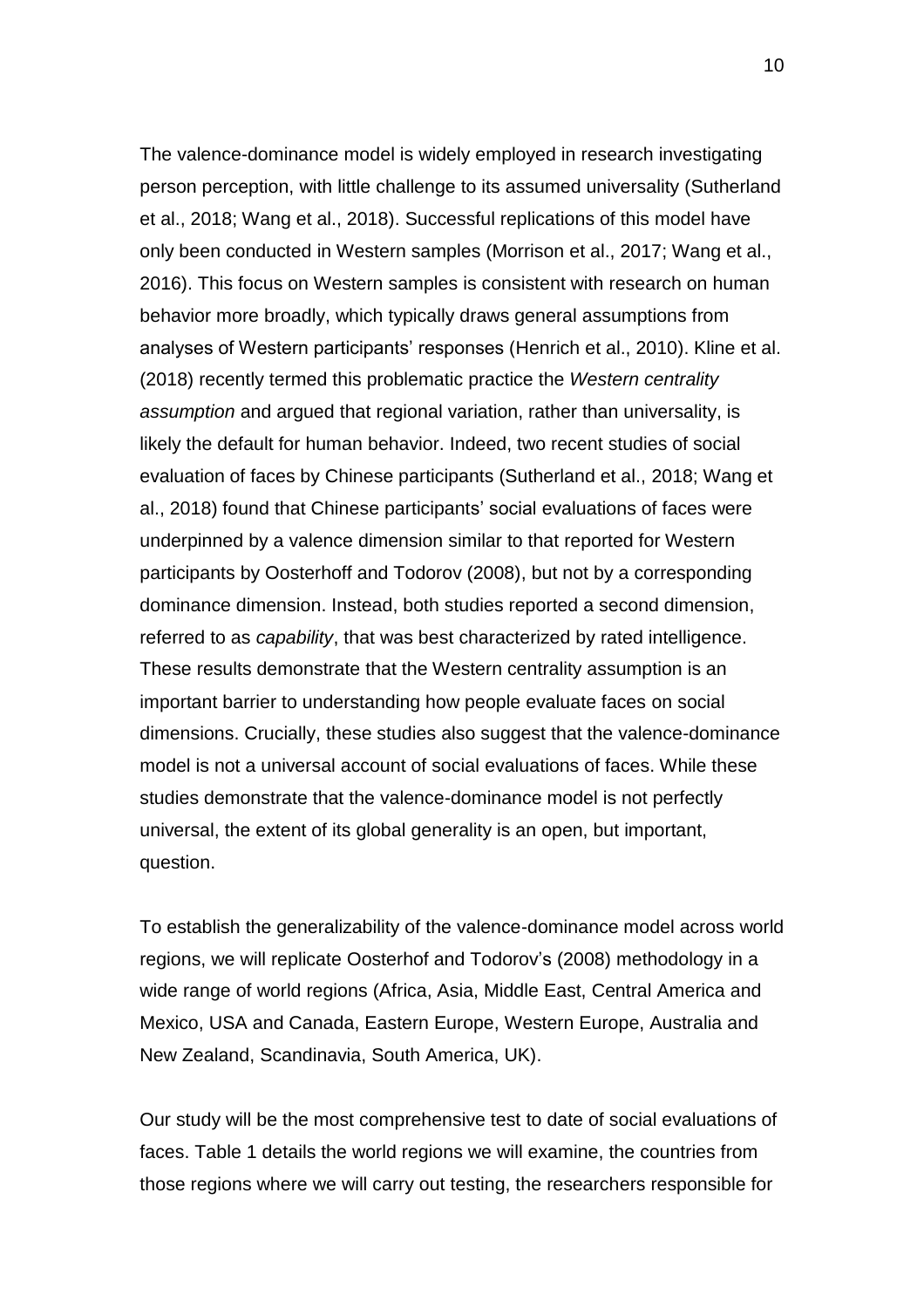carrying out that testing, and the number of raters each research group will collect data from (planned total number of raters = 9425). Participating research groups were recruited via the Psychological Science Accelerator project (Chartier et al., 2018; Chawla, 2017). Previous studies compared two cultures to demonstrate regional differences (Sutherland et al., 2018; Wang et al., 2018). By contrast, the scale and scope of our study will allow us to generate the most comprehensive picture of how social evaluations of faces differ across the world. Our accepted registered protocol will be posted on the Open Science Framework.

| <b>World region</b>   | <b>Countries</b> | <b>Researchers</b>                                  | <b>Number of</b> |
|-----------------------|------------------|-----------------------------------------------------|------------------|
|                       | and regions      |                                                     | raters           |
| Africa                | Kenya, South     | Chaning Jang, Vinet Coetzee                         | 250              |
|                       | Africa           |                                                     |                  |
| Asia                  | China, India,    | Dong Tiantian, Sun Juncai, Wen-Jing Yan, Chuan-     | 1050             |
|                       | Malaysia,        | Peng Hu, Yue Qi, Qinglan Liu, Zhongqing Jiang, Qi   |                  |
|                       | Taiwan,          | Wu, Arti Parganiha, Steve Janssen, Ai-Suan Lee,     |                  |
|                       | Thailand         | Tan Kok Wei, Chun-Chia Kung, Sau-Chin Chen,         |                  |
|                       |                  | Harry Manley, Pratibha Kujur, Sraddha Pradhan       |                  |
|                       |                  | Noorshama Parveen, Chrystalle Tan, Margaret         |                  |
|                       |                  | Messiah Singh, Priyanka Chandel, Babita Pande       |                  |
| Middle East           | Iran, Israel,    | Mohamma Hasan Sharifian, Eva Gilboa-                | 600              |
|                       | Turkey           | Schechtman, Michael Gilead, Almog Simchon,          |                  |
|                       |                  | Sinan Alper, Asil Özdoğru, Adil Saribay, Aycan      |                  |
|                       |                  | Kapucu                                              |                  |
| Central America       | Ecuador, El      | Sara Álvarez Solas, Carlota Batres, Isaac           | 250              |
| and Mexico            | Salvador,        | González-Santoyo                                    |                  |
|                       | Mexico           |                                                     |                  |
| <b>USA and Canada</b> | USA, Canada      | Daniel Ansari, Hause Lin, Michael Inzlicht, Nick    | 2525             |
|                       |                  | Rule, Ravin Alaei, Eric Hehman, Sally Xie, Tripat   |                  |
|                       |                  | Gill, Daniel Storage, Cody Christopherson,          |                  |
|                       |                  | Kathleen Schmidt, Nikki Legate, Randy McCarthy,     |                  |
|                       |                  | Jeremy Miller, Gwen Gardiner, Chris Chartier,       |                  |
|                       |                  | Dustin Calvillo, Nicholas Coles, Nicholas Michalak, |                  |
|                       |                  | Amanda Hahn, Martin Seehuus, Carmel Levitan,        |                  |
|                       |                  | Michael Andreychik, Erica Musser, Yarrow            |                  |
|                       |                  | Dunham, Xin Yang, Heather Urry, Ernest Baskin,      |                  |
|                       |                  | William Chopik, Jack Arnal, Alexander Danvers,      |                  |
|                       |                  | Corey Cook, John Paul Wilson, Patrick Forscher,     |                  |
|                       |                  | Leigh Ann Vaughn, John Protzko                      |                  |
| Eastern Europe        | Hungary,         | Balazs Aczel, Vilius Dranseika, Krystian            | 775              |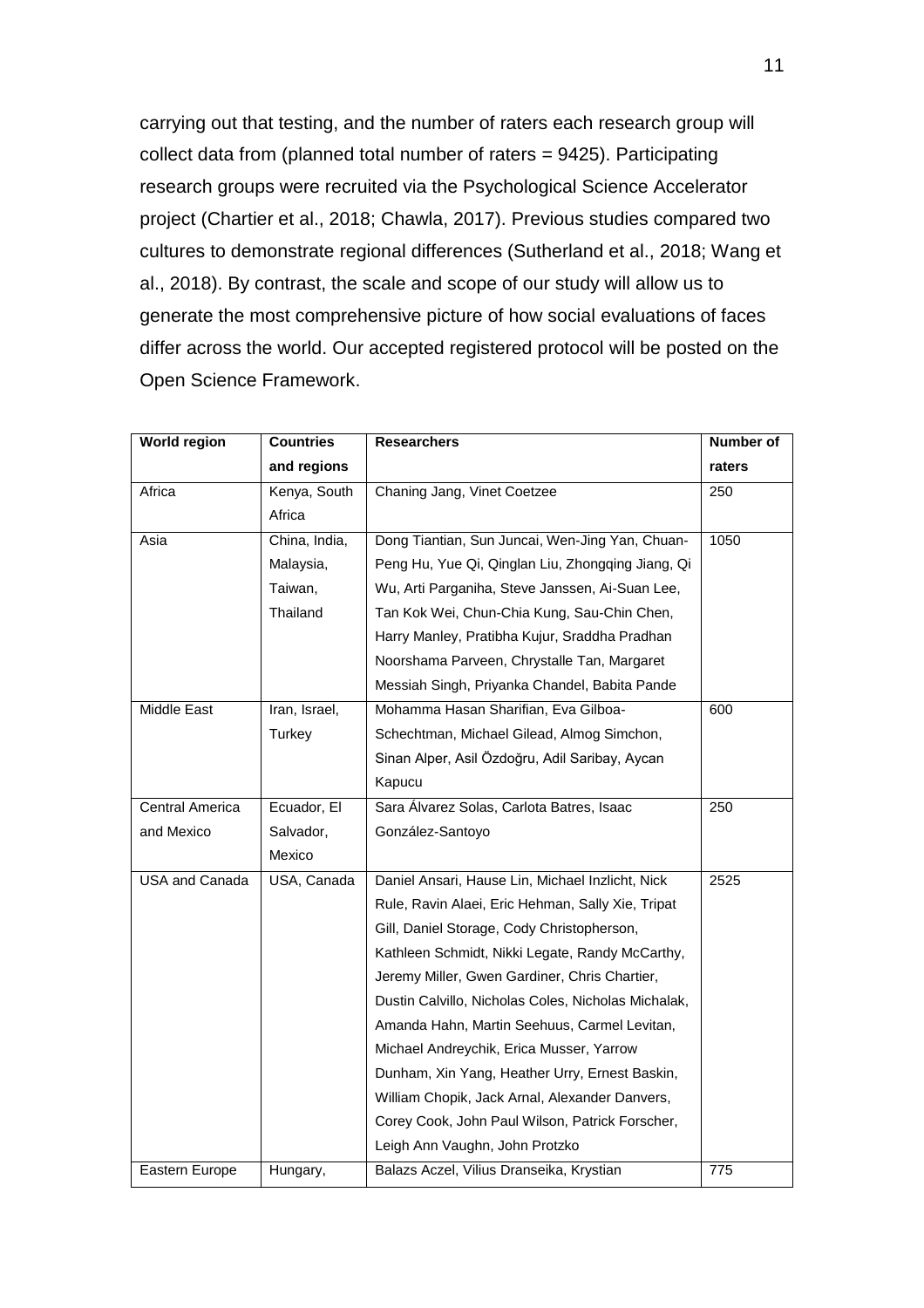|                | Lithuania,     | Barzykowski, Ilya Zakharov, Vanja Kovic, Pavol     |      |
|----------------|----------------|----------------------------------------------------|------|
|                | Poland,        | Kačmár, Gabriel Baník, Ivan Ropovik, Matúš         |      |
|                | Russia,        | Adamkovič, Peter Babinčák, Peter Szecsi            |      |
|                | Serbia,        |                                                    |      |
|                | Slovakia       |                                                    |      |
| Western Europe | Austria,       | Stefan Stieger, Jerome Olsen, Wolf Vanpaemel,      | 1325 |
|                | Belgium,       | Nicolas Van der Linden, Armand Chatard, Coralie    |      |
|                | France,        | Chevallier, Kaminski Gwenaël, Hans IJzerman,       |      |
|                | Switzerland,   | Lison Neyroud, Johannes Lutz, Michelangelo         |      |
|                | Germany,       | Vianello, Marco Tullio Liuzza, Dongning Ren, Mark  |      |
|                | Italy,         | Brandt, Bastian Jaeger, Samuel Lins, Enrique       |      |
|                | Netherlands,   | Turiégano, Evie Vergauwe, Kim Uittenhove           |      |
|                | Portugal,      |                                                    |      |
|                | Spain,         |                                                    |      |
|                | Switzerland    |                                                    |      |
| Australia and  | Australia,     | Khandis Blake, Ian Stephen, David White, Barnaby   | 725  |
| New Zealand    | New Zealand    | Dixson, Monica Koehn, Ceylan Okan, Michael         |      |
|                |                | Philipp, Matt Crawford                             |      |
| Scandinavia    | Norway         | Christian Tamnes, Tonje Kvande Nielsen, Janis      | 325  |
|                |                | Zickfeld, Vidar Schei, Therese Sverdrup, Gerit     |      |
|                |                | Pfuhl                                              |      |
| South America  | Argentina,     | Debora Burin, Natalia Irrazabal, Victor Shiramizu, | 950  |
|                | Brazil, Chile, | Tiago Jessé Souza de Lima, Jaroslava Varella       |      |
|                | Colombia       | Valentova, Marco Antonio Correa Varella, José      |      |
|                |                | Antonio Muñoz Reyes, Pablo Polo Rodrigo, Anna      |      |
|                |                | Wlodarczyk, Ana María Fernández, Juan David        |      |
|                |                | Leongómez, Oscar Sánchez, Milena Vasquez-          |      |
|                |                | Amézquita, Eugenio Valderrama, Martha Lucia        |      |
|                |                | <b>Borras Guevara</b>                              |      |
| UK             | England,       | Melissa Colloff, Heather Flowe, Blair Saunders,    | 650  |
|                | Scotland,      | Benedict Jones, Lisa DeBruine, Miroslav Sirota,    |      |
|                | Wales          | Guyan Sloane, Martin Thirkettle, Tara Marshall,    |      |
|                |                | Thomas Rhys Evans                                  |      |

**Table 1.** The world regions we will examine, the countries from those regions where we will collect data, the researchers carrying out that testing, and the total number of raters data will be collected from in each region. Researchers will each collect data from between 50 and 200 raters.

### **Methods**

# *Procedure*

Oosterhof and Todorov (2008) derived their valence-dominance model from a principal component analysis of ratings (by US raters) of 62 faces for 13 different traits (aggressiveness, attractiveness, caringness, confidence, dominance, emotional stability, unhappiness, intelligence, meanness,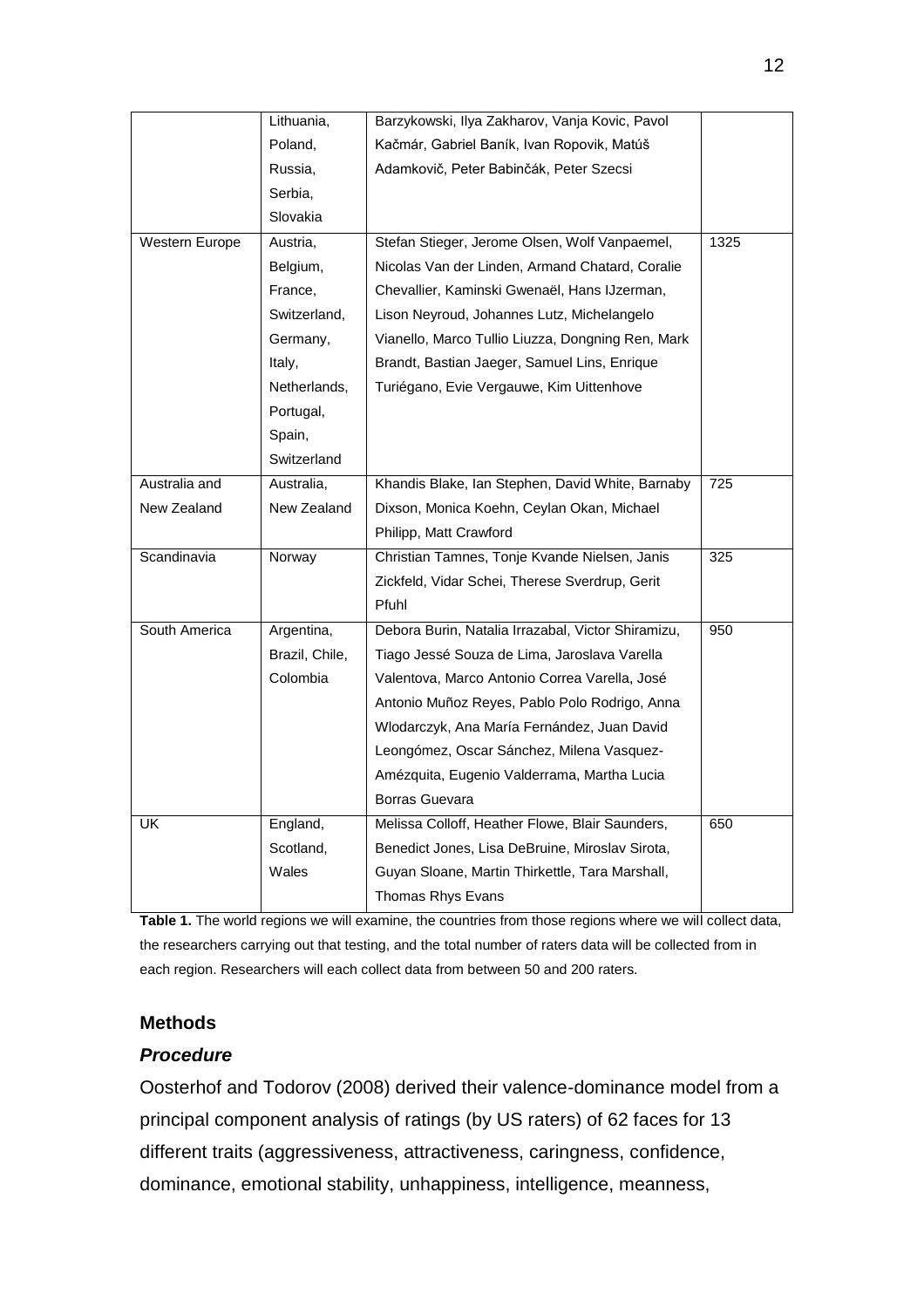responsibility, sociability, trustworthiness, and weirdness). Using the criteria of the number of components with an Eigenvalue >1, this analysis produced two principal components. The first component explained 63% of the variance in trait ratings, was strongly correlated with rated trustworthiness, and weakly correlated with rated dominance. The second component explained 18% of the variance in trait ratings, was strongly correlated with rated dominance, and weakly correlated with rated trustworthiness. We will replicate Oosterhof and Todorov's method in each world region we examine.

Stimuli in our study will be an open-access, full-color, face image set (49 women, 53 men, diverse ethnicity), taken under standardized photographic conditions (DeBruine & Jones, 2017). Like Oosterhof and Todorov (2008), the individuals photographed are posed looking directly at the camera with a neutral expression. Like Oosterhof and Todorov (2008), background, lighting and clothing (here, a white t-shirt) are constant across images.

In our study, adult raters will be randomly allocated to rate all 102 faces for one of the 13 adjectives tested by Oosterhof and Todorov (aggressive, attractive, caring, confident, dominant, emotionally stable, unhappy, intelligent, mean, responsible, sociable, trustworthy, weird). Following Oosterhof and Todorov (2008), ratings will be made using 1 (not at all) to 7 (very) scales, the order in which faces will be presented (i.e., trial order) will be fully randomized, and the rating task will be self-paced. See a demo of the English-language version here: <http://faceresearch.org/project?PSAeng&auto> and an example trial in Figure 1. Because all researchers will collect data through an identical interface (excepting differences in instruction language), data collection protocols will be highly standardized across labs.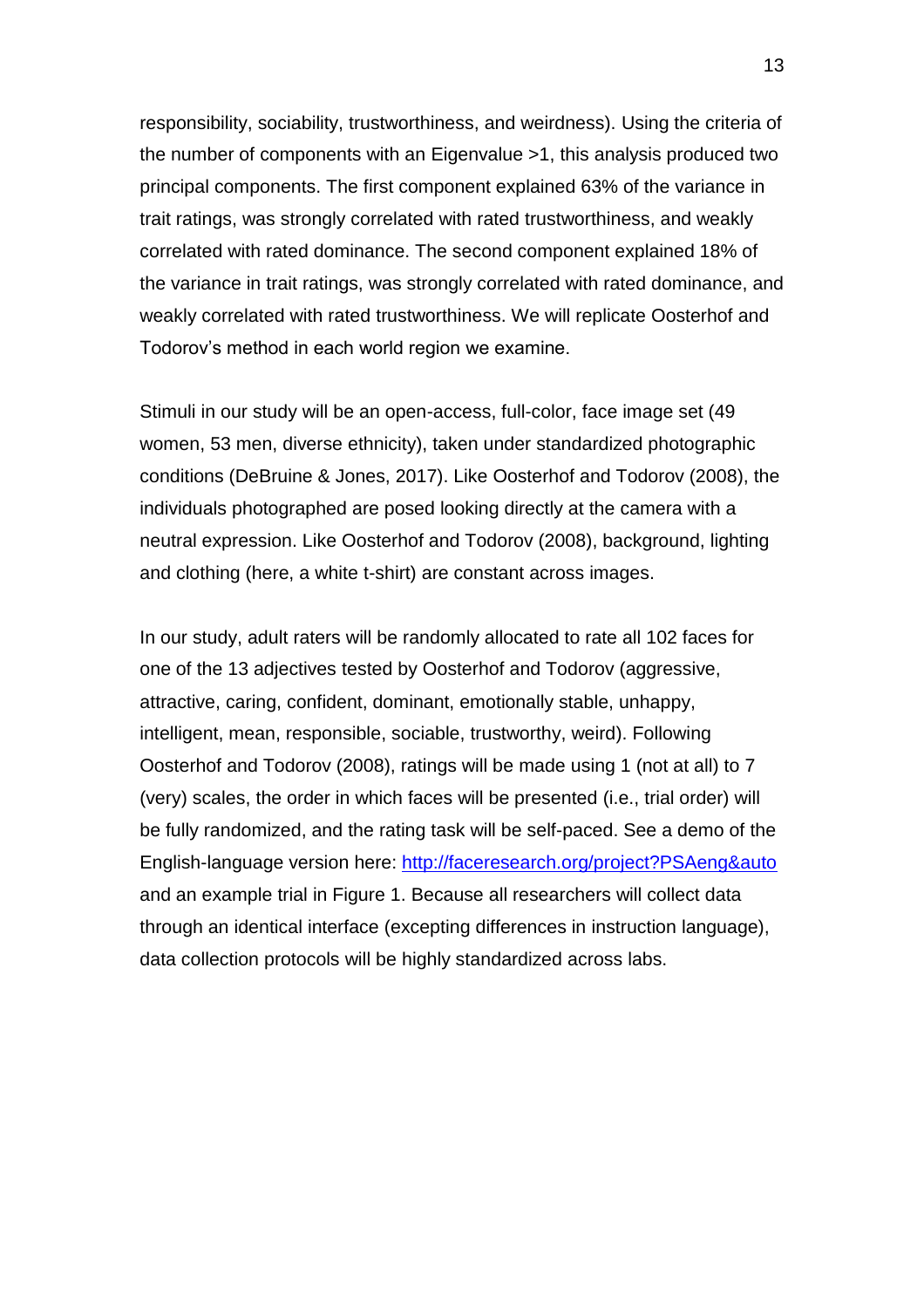

**Figure 1.** An example of a rating-task trial from a block where faces would be rated for attractiveness.

After completing the rating task, raters will complete a short questionnaire requesting demographic information (sex, age, ethnicity). These variables were not considered in Oosterhof and Todorov's analyses but will be collected in our study so that other researchers can use them in secondary analyses of the published data. The data from this study will be by far the largest and most comprehensive open access set of face ratings from around the world with open stimuli, proving an invaluable resource for further research addressing the Western centrality assumption in person perception research.

Raters will complete the task in a language appropriate for their country (see Translations guidelines section, below, for details of our procedure for translating instructions). To mitigate potential problems with translating singleword labels, dictionary definitions for each of the 13 traits will be provided. Twelve of these dictionary definitions have previously been used to test for effects of social impressions on the memorability of face photographs (Bainbridge et al., 2013). Dominance (not rated in Bainbridge et al., 2013) will be defined as "strong; important". All definitions (and other instructions) in all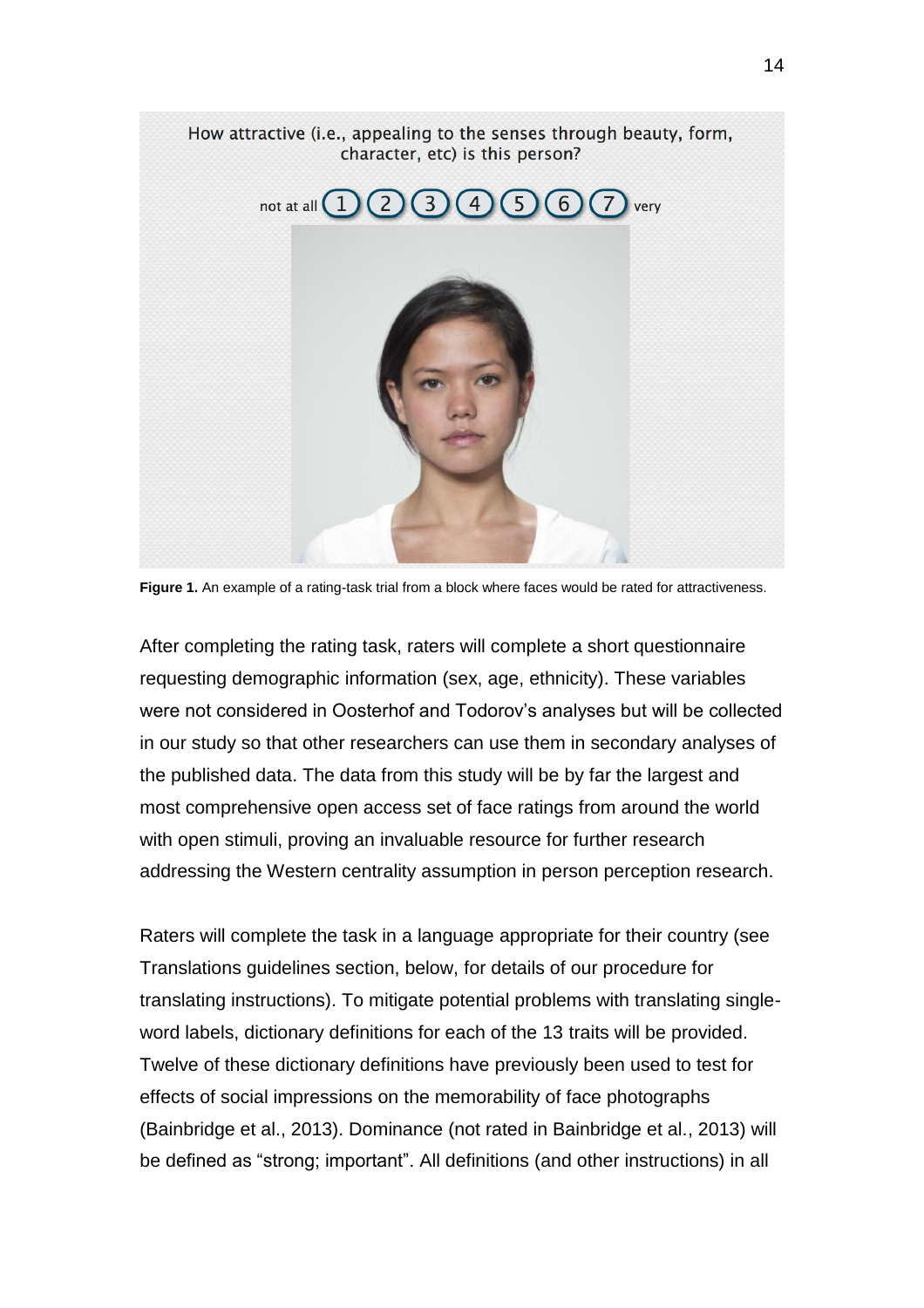languages used will be made publicly available on the Open Science Framework.

#### *Raters*

We plan to test a total of 9425 raters (see Table 1 for break down by world region). In each world region, at least 15 different raters will rate each of the 13 traits. This minimum number of raters per trait in each world region was chosen following simulations we ran (see<https://osf.io/x7fus/> for code and data) that sampled from a population of 2513 raters, each of whom had rated the attractiveness of the 102 faces that will be used in our study. These simulations showed that >99% of 1000 random samples of 15 raters produced Cronbach's alphas >.8. This indicates that the dependent variable in our analysis (averages of ratings from 15 or more raters) will be highly reliable. Each research group has approval from their local Ethics Committee or IRB to conduct the study, has explicitly indicated that their institution does not require approval for the researchers to conduct this type of face-rating task, or has explicitly indicated that the current study is covered by a preexisting approval. Data collection will be completed by May 1<sup>st</sup> 2019.

#### **Analysis plan**

For each world region studied, our analyses will directly replicate the principal component analysis reported by Oosterhof and Todorov (2008). This will test the theoretical model proposed by Oosterhof and Todorov (2008) in each world region. Ratings from each world region will be analyzed separately. Raw data (anonymous) will be published on the Open Science Framework. First, we will calculate the average rating for each face separately for each of the 13 traits. Like Oosterhof and Todorov (2008), we will then subject these mean ratings to principal component analysis with orthogonal components and no rotation. Using the criteria reported in Oosterhof and Todorov's (2008) paper, we will retain and interpret the components with an Eigenvalue > 1. The code that will be used for these analyses is publicly available at the Open Science Framework [\(https://osf.io/87rbg/\)](https://osf.io/87rbg/) and included in the supplemental materials of this manuscript.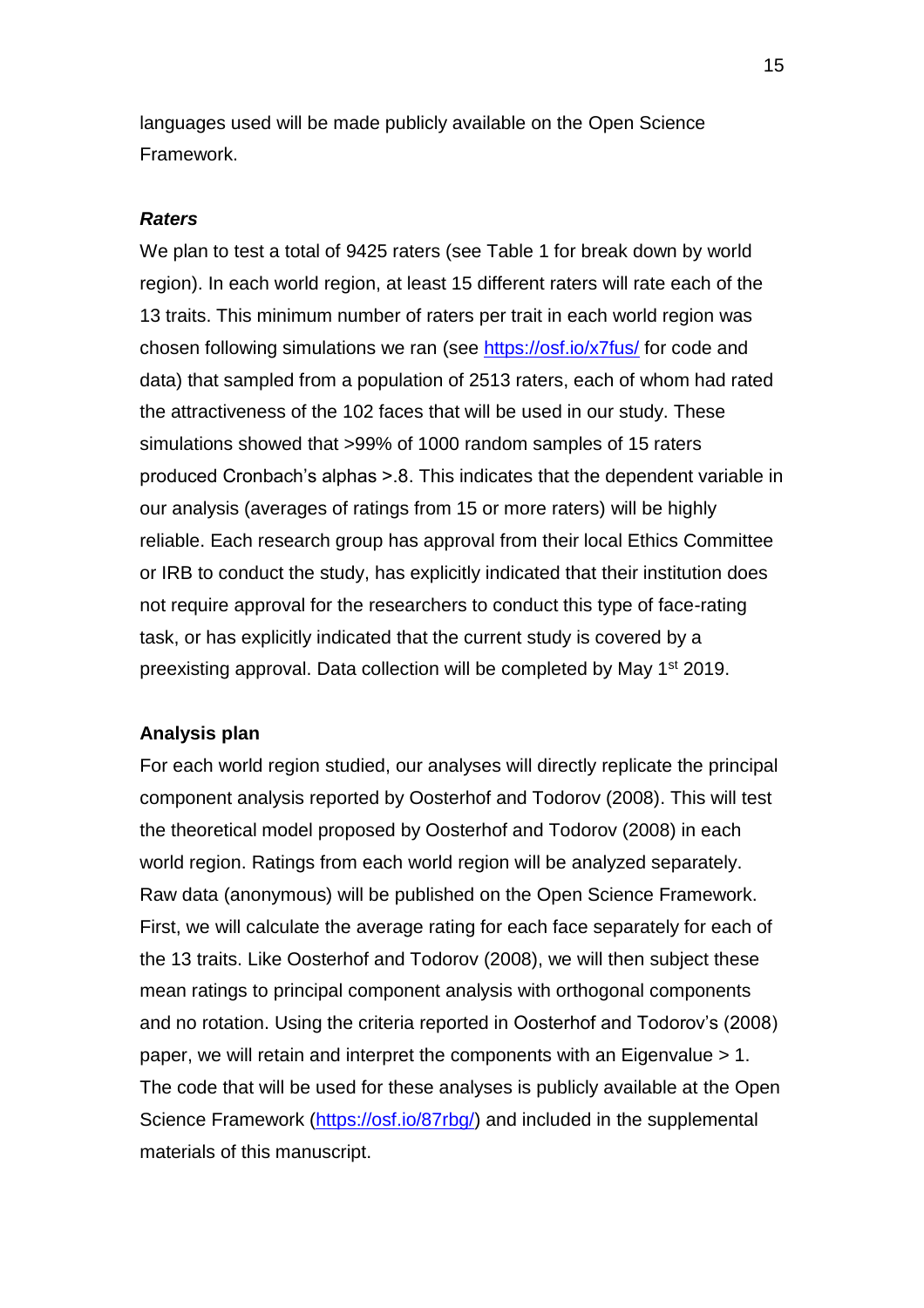#### **Criteria for replicating Oosterhof and Todorov's model**

Oosterhof and Todorov's valence-dominance model will be judged to have been replicated in a given world region if the first two components both have Eigenvalues > 1, the first component (i.e., the one explaining more of the variance in ratings) is correlated strongly (loading > .5) with trustworthiness and weakly (loading < .5) with dominance, and the second component (i.e., the one explaining less of the variance in ratings) is correlated strongly (loading > .5) with dominance and weakly (loading < .5) with trustworthiness. All three criteria need to be met to conclude that the model was replicated in a given world region.

#### **Exclusions**

Following Oosterhof and Todorov (2008), data from raters who fail to complete all 102 ratings will be excluded from analyses. Data from raters who provide invariant responses (i.e., give the same rating for 75% or more of the faces) will also be excluded from analyses. There will be no other rater exclusions.

#### **Data-quality check**

Following previous research testing the valence-dominance model (Morrison et al., 2017; Oostehof & Todorov, 2008; Wang et al., 2018), data quality will be checked by calculating the inter-rater agreement (indicated by Cronbach's alpha) for each trait separately for each world region. A trait will only be included in the analysis for that world region if this alpha is greater than .70. Where alpha is <.70, this low inter-rater agreement will be reported and discussed.

#### **Power analysis**

Simulations show we have >95% power to detect the key effect of interest (two components meeting the criteria for replicating Oosterhof & Todorov that are described above). We used the open data from Morrison et al's (2017) replication of Oosterhof & Todorov (2008) to generate a variance-covariance matrix representative of typical interrelationships among the 13 traits that will be tested in our study. We then generated 1000 samples of 102 faces from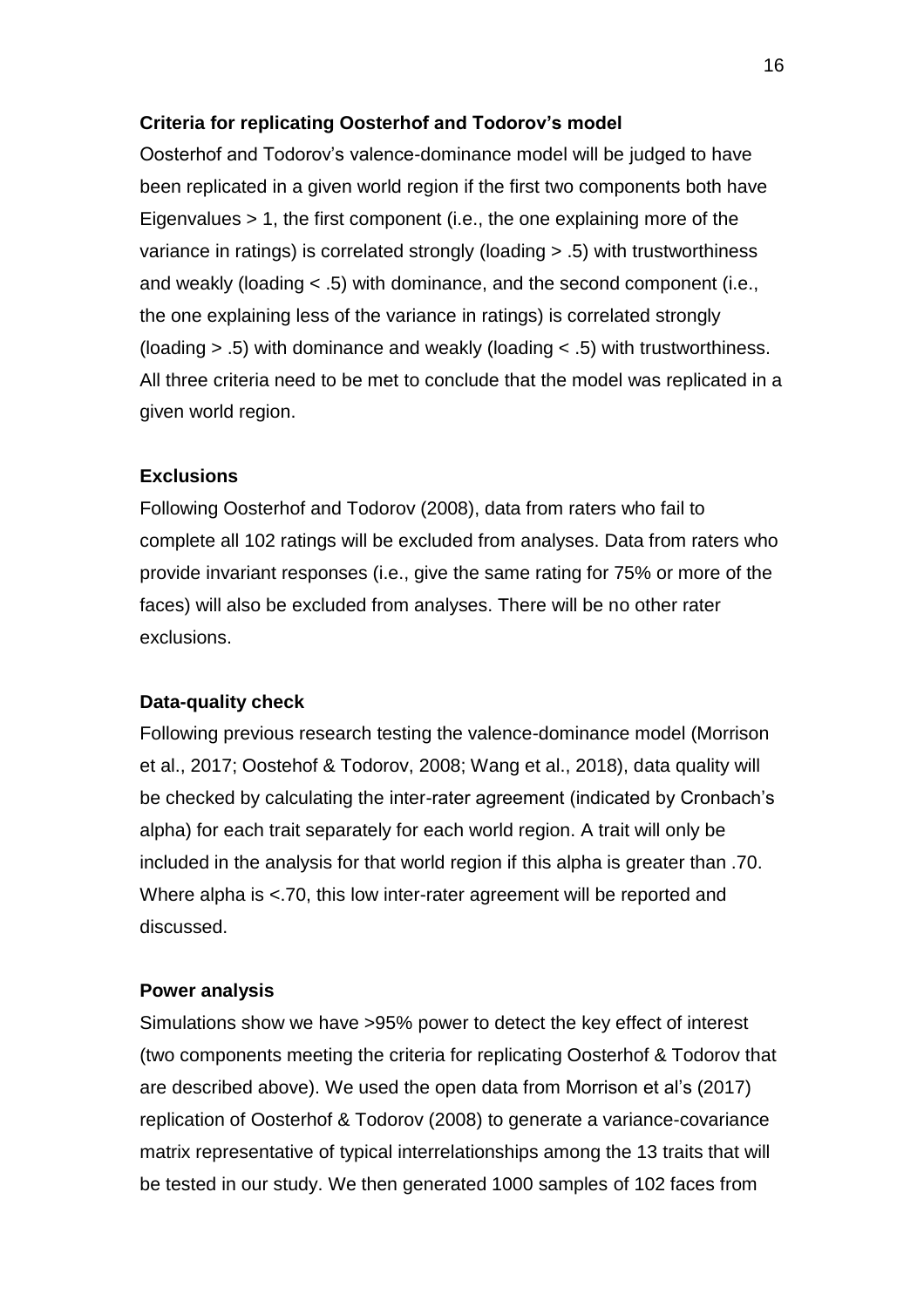these distributions and ran our planned principal component analysis (which is identical to that reported by Oosterhof & Todorov, 2008) on each sample (see <https://osf.io/x7fus/> for code and data). Results of 100% of these analyses matched our criteria for replicating Oosterhof & Todorov (2008). This demonstrates that 102 faces will give us >95% power to replicate Oosterhof and Todorov's results.

#### **Robustness analyses**

Oostehorf and Todorov (2008) extracted and interpreted components with an Eigenvalue > 1 using an unrotated principal components analysis. As described above, we will directly replicate their methodology in our main analyses. However, we acknowledge that this type of analysis has been criticized. First, it has been argued that exploratory factor analysis with rotation, rather than an unrotated principal components analysis, is more appropriate when one intends to measure correlated latent factors, as is the case in the current study (e.g., Fabrigar et al., 1999; Park et al., 2002). Second, the extraction rule of Eigenvalues >1 has been criticized for not indicating the optimal number of components, as well as producing unreliable components (e.g., Cliff, 1988; Zwick & Velicer, 1986). To address these methodological limitations, we will repeat our main analyses, this time using exploratory factor analysis with an oblimin rotation as the model and a parallel analysis (Horn, 1965) as the extraction method. We will use parallel analysis as the extraction method because it has been described as yielding the optimal number of components (or factors) across the largest array of scenarios (Fabrigar et al., 1999; O'Connor, 2000; Schmitt, 2011). The purpose of these additional analyses is twofold. First, to address potential methodological limitations in the original study and, second, to ensure that the results of our replication of Oostehorf and Todorov's (2008) study are robust to the implementation of those more rigorous analytical techniques. The code that will be used for these robustness analyses is publicly available at the Open Science Framework [\(https://osf.io/87rbg/\)](https://osf.io/87rbg/) and included in the supplemental materials of this manuscript. The same critieria for replicating Oosterhof and Todorov's model that are described above (see "Criteria for replicating Oosterhof and Todorov's model") will be applied to this analysis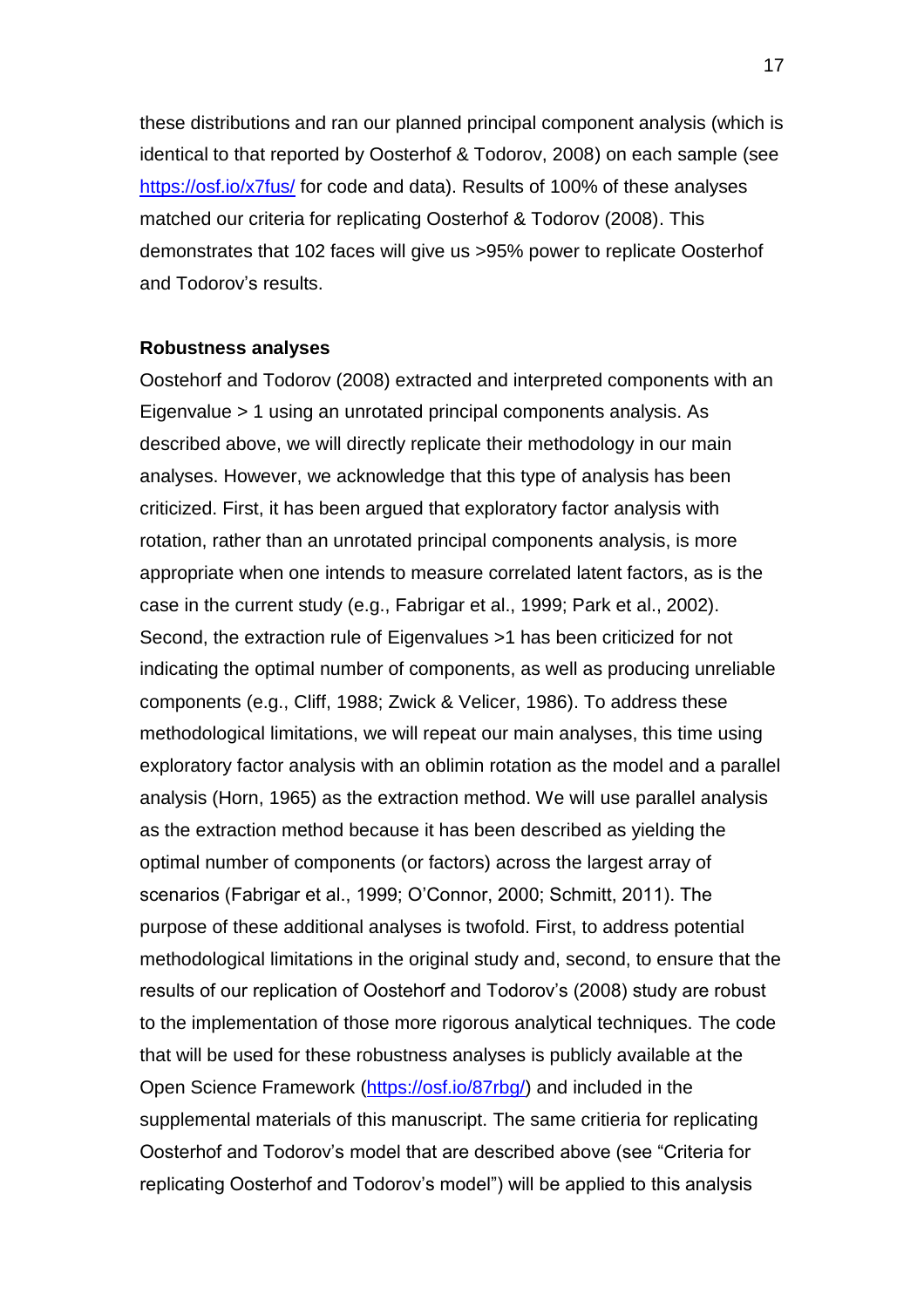### **Translation guidelines**

This section describes the procedure we will use to translate instructions, trait labels, and trait definitions from English to the languages to be used for testing in each country. This process reflects and extends best practice in translating for cross-cultural research, as described in Brislin (1970).

# *Translation Personnel*

*Language Coordinator*: Will coordinate translation process and discuss final version with translators.

*"A" Translators*: Will translate from English to target language and discuss final version with coordinator and B Translators (N=2, both bilingual). *"B" Translators*: Will translate from target language to English and discuss final version with coordinator and A Translators (N=2, both bilingual). *External Readers*: Will read materials for final clarity check (N=2, both nonacademics).

*Individual researchers (or research groups) carrying out data collection:* Will provide final checks and suggest any necessary cultural adjustments.

#### *Translation Process*

*Step 1 (Translation).* Original document is translated from English to target language by A Translators resulting in document Version A.

*Step 2 (Back-translation).* Version A is translated back from target language to English by B Translators independently resulting in Version B.

*Step 3 (Discussion).* Version A and B are discussed among translators and the language coordinator, discrepancies in Version A and B are detected and solutions are discussed. Version C is created.

*Step 4 (External readings).* Version C is tested on two non-academics fluent in the target language. Members of the fluent group are asked how they perceive and understand the translation. Possible misunderstandings are noted and again discussed as in Step 3.

*Step 5 (Possible cultural adjustments). Data* collection labs read materials and identify any adjustments for their local participant sample. Adjustments are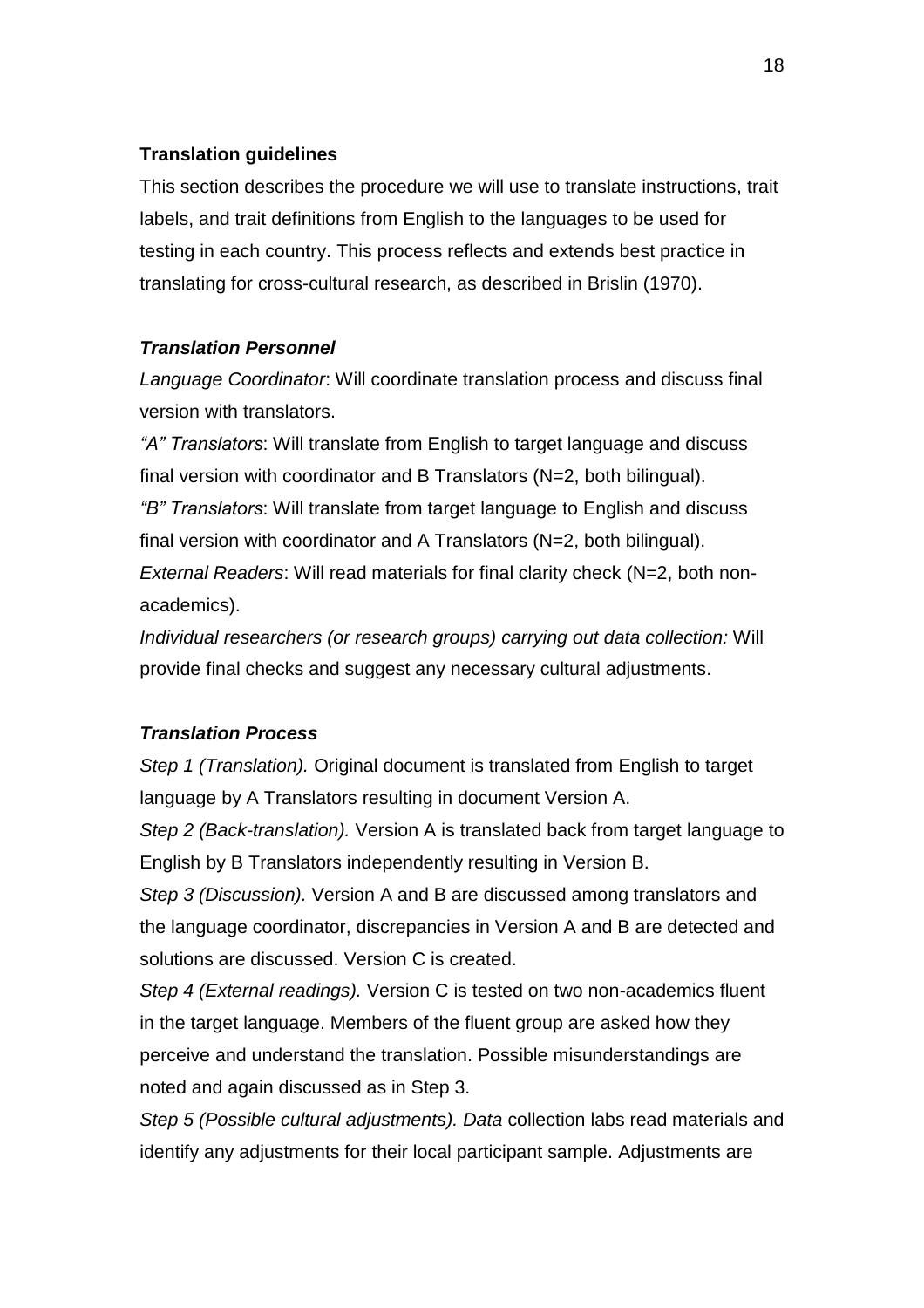discussed with the Language Coordinator, who makes any necessary changes, resulting in the final version for each site.

This process will produce the Final Translated Document, containing the instructions that will be used in the study.

### **Conclusions**

If our project uncovers systematic regional differences in how people make social judgments from physical appearance, this will fundamentally change the way social perception research is done and interpreted. If we find consistency across world regions, this will ground future theory in an appropriately powered empirical test of an underlying assumption. As a result, the outcome of this project will have a large and lasting impact on social perception research.

#### **References**

- Bainbridge, W. A., Isola, P., & Oliva, A. (2013). The intrinsic memorability of face photographs. Journal of Experimental Psychology: General, 142, 1323-1334.
- Brislin, R. W. (1970). Back-translation for cross-cultural research. Journal of Cross-Cultural Psychology, 1, 185-216.
- Chartier, C, McCarthy, R., & Urry, H. (2018). The Psychological Science Accelerator, APS Observer, 31, 30.
- Chawla, D. S. (2017). A new 'accelerator' aims to bring big science to psychology. Science, doi:10.1126/science.aar4464
- Cliff, N. (1988). The Eigenvalues-greater-than-one rule and the reliability of components. Psychological Bulletin, 103, 276–279.

DeBruine, L., & Jones, B. (2017). Face Research Lab London Set (Version 3). Figshare. https://doi.org/10.6084/m9.figshare.5047666.v3

- Fabrigar, L. R., Wegener, D. T., MacCallum, R. C., & Strahan, E. J. (1999). Evaluating the use of exploratory factor analysis in psychological research. Psychological Methods, 4, 272–299.
- Henrich, J., Heine, S., & Norenzayan, A. (2010). The weirdest people in the world? Behavioral and Brain Sciences, 33, 61-83.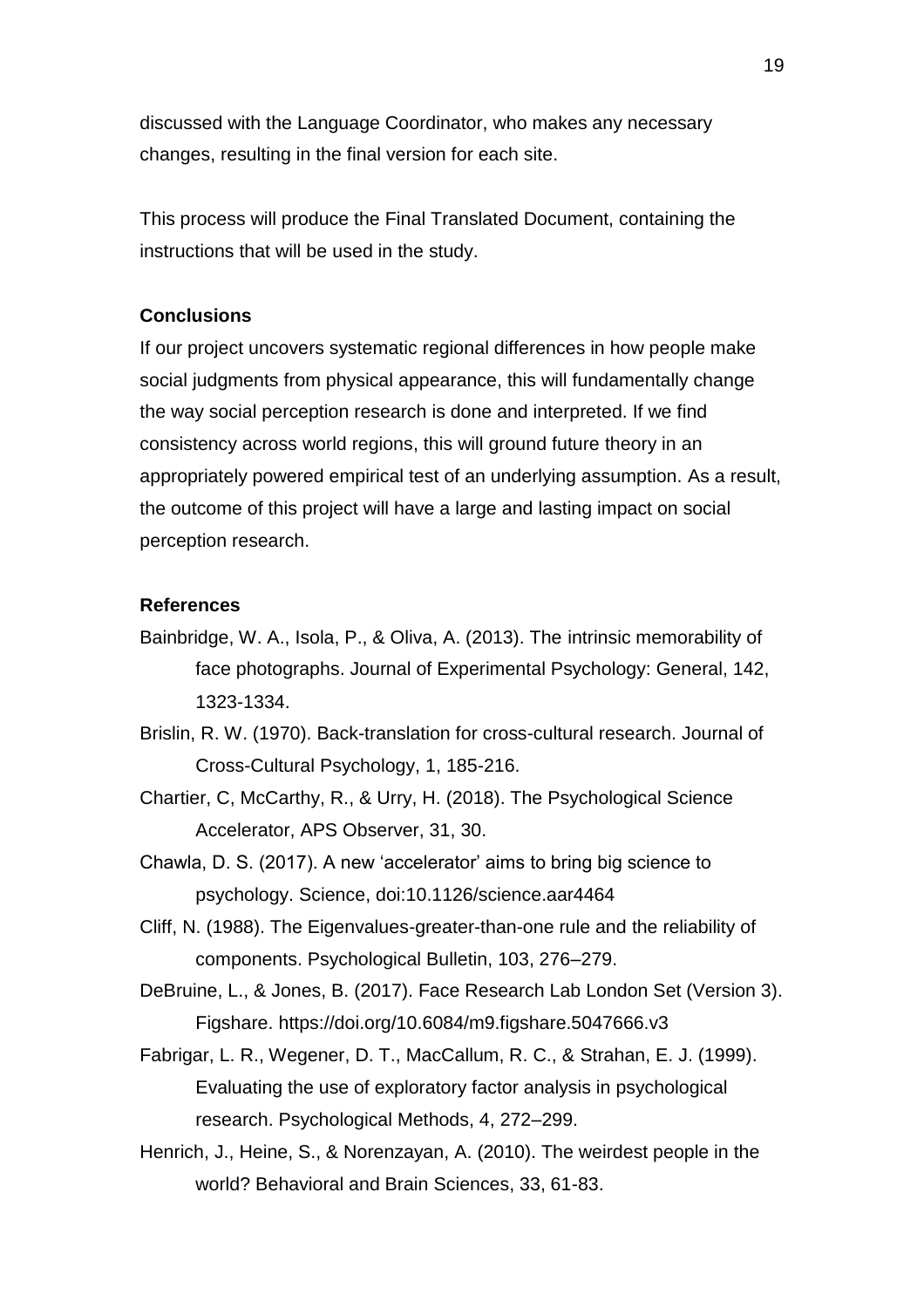- Horn, J. L. (1965). A rationale and test for the number of factors in factor analysis. Psychometrika, 30, 179–185.
- Jack, R. E., & Schyns, P. G. (2017). Toward a social psychophysics of face communication. Annual Review of Psychology, 68, 269-297.
- Kline, M. A., Shamsudheen, R., & Broesch, T. (2018). Variation is the universal: Making cultural evolution work in developmental psychology. Philosophical Transactions of the. Royal . Society. B, 373, 20170059.
- Langlois, J. H., Kalakanis, L., Rubenstein, A. J., Larson, A., Hallam, M., & Smoot, M. (2000). Maxims or myths of beauty? A meta-analytic and theoretical review. Psychological Bulletin, 126, 390-423.
- Morrison, D., Wang, H., Hahn, A. C., Jones, B. C., & DeBruine, L. M. (2017). Predicting the reward value of faces and bodies from social perception. PLoS ONE, 12, e0185093.
- O'Connor, B. P. (2000). SPSS and SAS programs for determining the number of components using parallel analysis and velicer's MAP test. Behavior Research Methods, Instruments, & Computers, 32, 396–402.
- Olivola, C. Y., & Todorov, A. (2010). Elected in 100 milliseconds: Appearancebased trait inferences and voting. Journal of Nonverbal Behavior, 34, 83-110.
- Olivola, C. Y., Funk, F., & Todorov, A. (2014). Social attributions from faces bias human choices. Trends in Cognitive Sciences, 18, 566-570.
- Oosterhof, N. N., & Todorov, A. (2008). The functional basis of face evaluation. Proceedings of the National Academy of Sciences of the USA, 105, 11087-11092.
- Park, H. S., Dailey, R., & Lemus, D. (2002). The use of exploratory factor analysis and principal components analysis in communication research. Human Communication Research, 28, 562-577.
- Ritchie, K. L., Palermo, R., & Rhodes, G. (2017). Forming impressions of facial attractiveness is mandatory. Scientific Reports, 7, 469.
- Schmitt, T. A. (2011). Current methodological considerations in exploratory and confirmatory factor analysis. Journal of Psychoeducational Assessment, 29, 304–321.
- Sutherland, C. A. M., Liu, X., Zhang, L., Chu, Y., Oldmeadow, J. A., & Young, A. W. (2018). Facial first impressions across culture: Data-driven